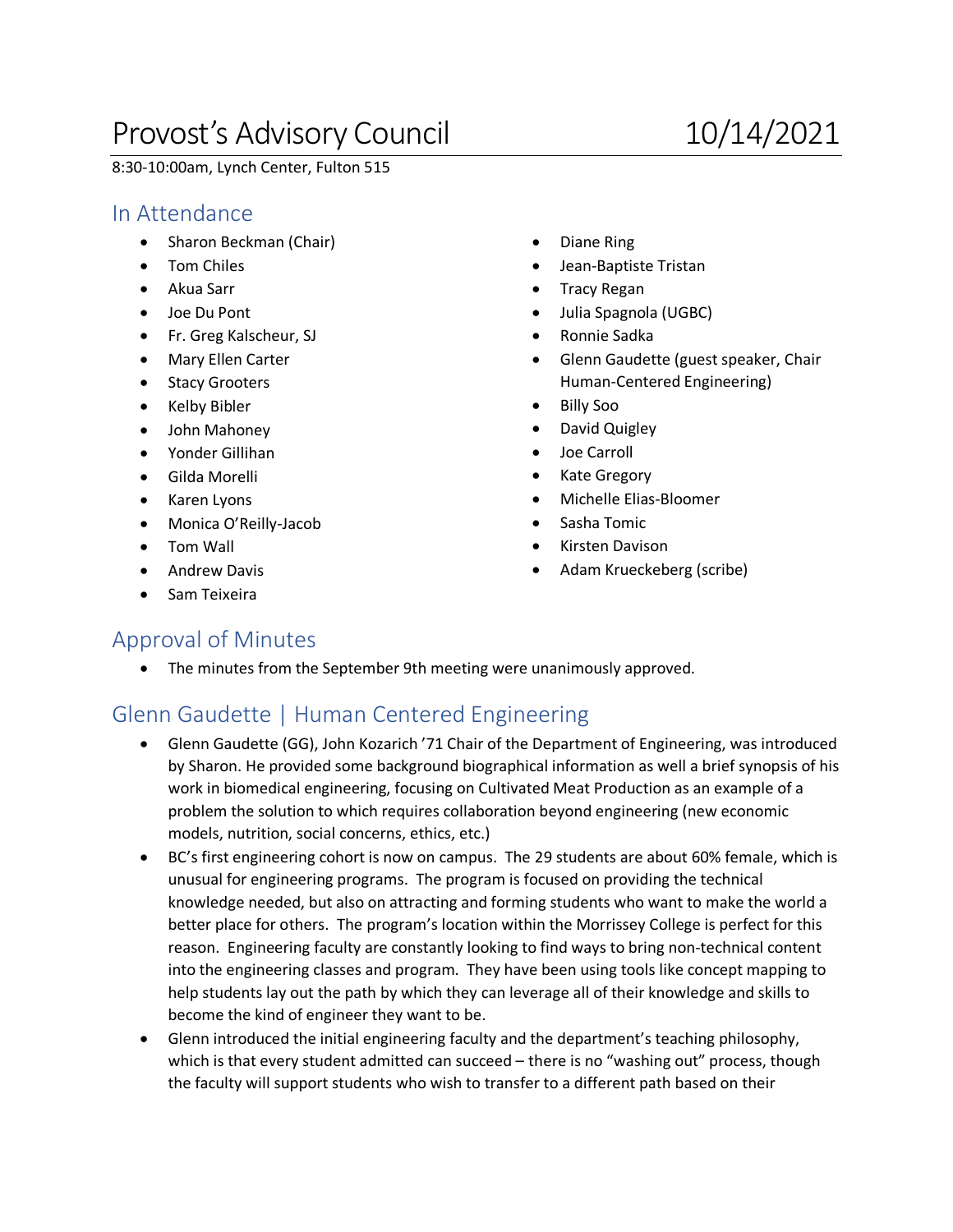developing passions. Learning is project-based and collaborative rather than competitive and should be fun. Highlights include:

- $\circ$  1<sup>st</sup> year analysis lab to apply theoretical concepts in the real world
- $\circ$  2<sup>nd</sup> year foundational engineering courses
- $\circ$  3<sup>rd</sup> year begins to offer technical electives and the Collaborative Service Engineering Project – a program which requires partnership with other schools and departments to get students out into the communities, talking to real people in order to deeply understand real-world problems. This program offers engineering students an opportunity to learn how to work with non-engineers, a critical skill for today's engineers.
- $\circ$  4<sup>th</sup> year capstone project incorporates knowledge from both technical and nontechnical courses.
- $\circ$  Weekly hour-long reflection session all four years to talk about what the students really want or need and incorporate vocational discernment.
- Questions from the Council:
	- o What is attracting women into the program? Glenn indicated that the human-centered approach appears to be more broadly attractive to those who want to solve real-world problems. Being less concentrated in math and science, which is so male-dominated in most contexts, also helps.
	- $\circ$  How do you expect the program to scale? Glenn mentioned that we brought in 29 this year against a target of 25, and are looking to recruit 50 next year and each year thereafter. Over time, that will build up to 200 students across four years, which appears to be an appropriate level, but around the end of the decade, we'll evaluate if that's still the right number. David added that a strong engineering program not only benefits those 200 students, but will strengthen the experience for all undergraduates as they interact with this cohort in different ways.
	- $\circ$  What is the role that data science plays in the curriculum? GG very important. All students take data science, programming, machine learning, and AI. Just one course is offered currently, but we are building more technical electives. We are also working on courses cross-listed with computer science. David added that there will also be important linkages to Schiller, including an entire program in data science which could be partnered with engineering.
	- $\circ$  Do they take the Core? GG yes. Our students are going to need to be better engineers than the previous generation, which created a lot of our current problems. They need to be taught to understand and anticipate unintended consequences, and to see the full scope of the problems they're trying to solve, not just the technical aspects.
	- $\circ$  How will these students compete in the market without an engineering specialty (mechanical, civil, etc.)? GG – we are offering a general engineering degree, which is actually quite common. Our students may have a specialty in one of our focus areas (health, energy, environment). They will not necessarily be interested in positions for engineers in very specialized roles, but their ability to work with people and be collaborative with those in other disciplines will make them very attractive to employers. Most engineers don't have the specific technical skills needed by a specific employer anyway – they typically get that on the job, and we're giving them the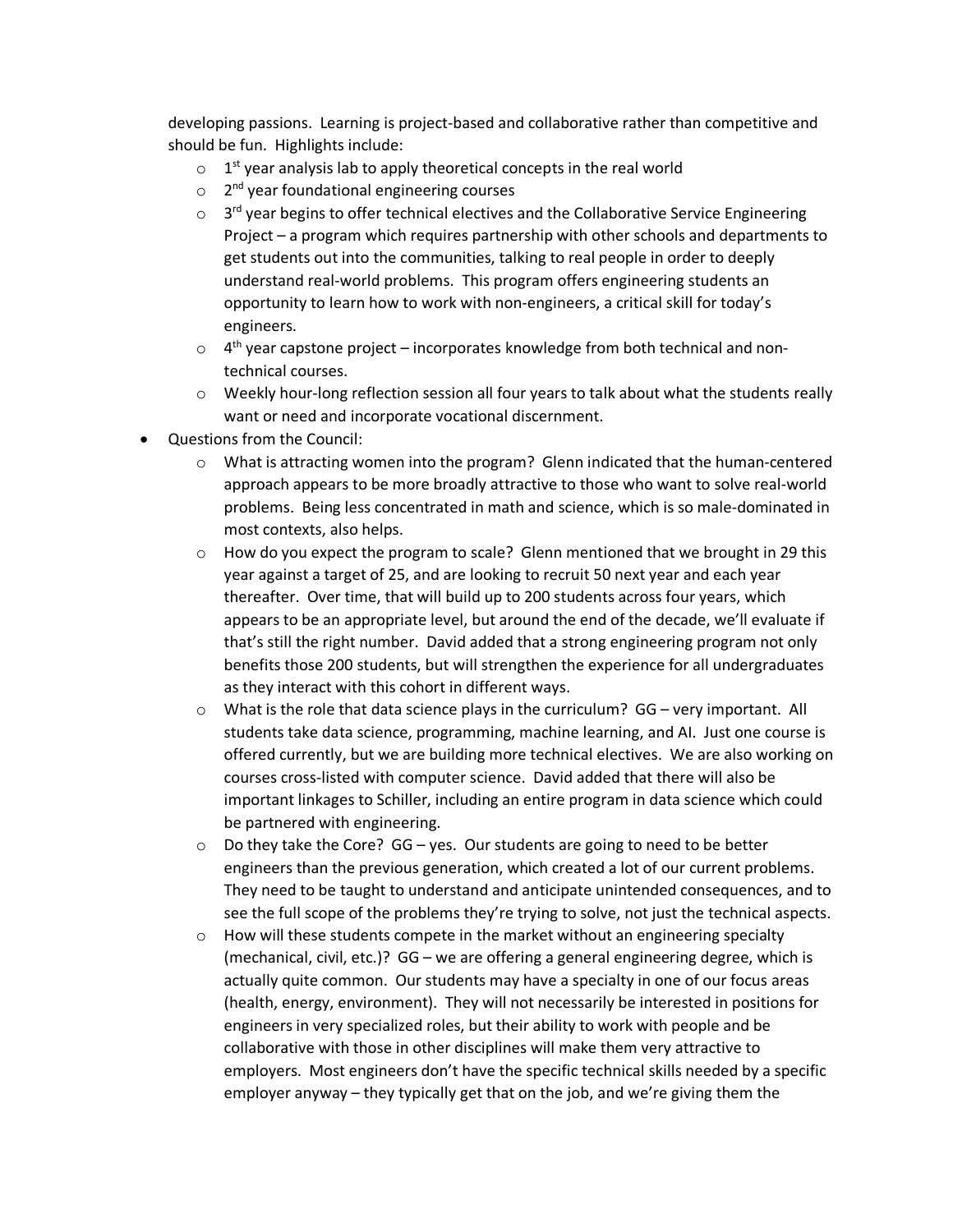fundamental framework to do so. We're also preparing these students not just for their first job, but for management, particularly in terms of team and project leadership.

- $\circ$  How does global / international thinking relate to the engineering program? GG absolutely critical. One example might be pairing engineering students with CSON service trips to Nicaragua to see problems on the front lines and figure out how to solve them. We're also looking to work out a curriculum that will allow engineering students to study abroad.
- David added that the human-centered approach is a great example of what makes BC unique. Although change comes hard at a University, at the most recent Board of Trustees meeting, Phil Schiller spoke to how impressive it is that we've gotten this up and running so quickly. It's a great example for us – we should all be asking what else does BC need to be? Using engineering as a model – what other mission-driven, mission-aligned innovations might we want to see here at the University?

## John Mahoney (JM) – update on QuestBridge (QB)

- The first cohort of QuestBridge students has just enrolled this semester.
- History and approach: QB has been around since 2004 to connect high-achieving low-income students with the best colleges and universities. Many of these students did not have the school counseling or information needed to apply successfully. QB estimates that there are some 30,000 such students who "undermatch" each year. To address the problem, QB is a nonprofit organization that has built relationships with high schools and community-based organizations across the country that are good sources of these students. They're primarily an online platform, but also run camps during the summer to help students prepare for college and the admissions process. They work with about 15,000 students each year and of those, they identify about 2,000 to be "match" students who will end up enrolling at one of the 45 QB partner colleges and universities. Colleges can express interest in being a partner, but it's up to QB to select members of their network based on a demonstrated commitment to enrolling, supporting, and graduating low-income students. The rewards—and costs—are significant. Each University pays \$25,000 per year plus a fee for each student matched. Additionally, the school must commit to a scholarship for each student that covers 100% of tuition, fees, room and board with no job and no loans. The school must also form a QB scholar's network oncampus.
- In 2018 we entered into this process after considering the financial implications and advantages with regard to recruiting students. We connected with QB, and based on our profile and the many support programs we have here (Monserrat, etc.), we were chosen. We announced a year later in January 2020, and committed to support 50 match scholars, much bolder than many partner schools. These students applied as of 11/1, and 800 (of the 2,000) QB students identified BC as a possible match, with rank-order. We reviewed all 800 and rank-ordered the students as good matches for BC. When the match occurs, the agreement is that the student will attend (similar to Early Decision). We matched with 50 and had only 1 "melt" over the summer, so we admitted 49 through the match process. We also enrolled an additional 57 QB students during the ED2 and RD processes – they are almost all Pell-eligible, 80% are AHANA, and more than 20 states are represented. These additional students are those who worked with QB and were identified through their network, but were not among the 2,000 (of 15,000)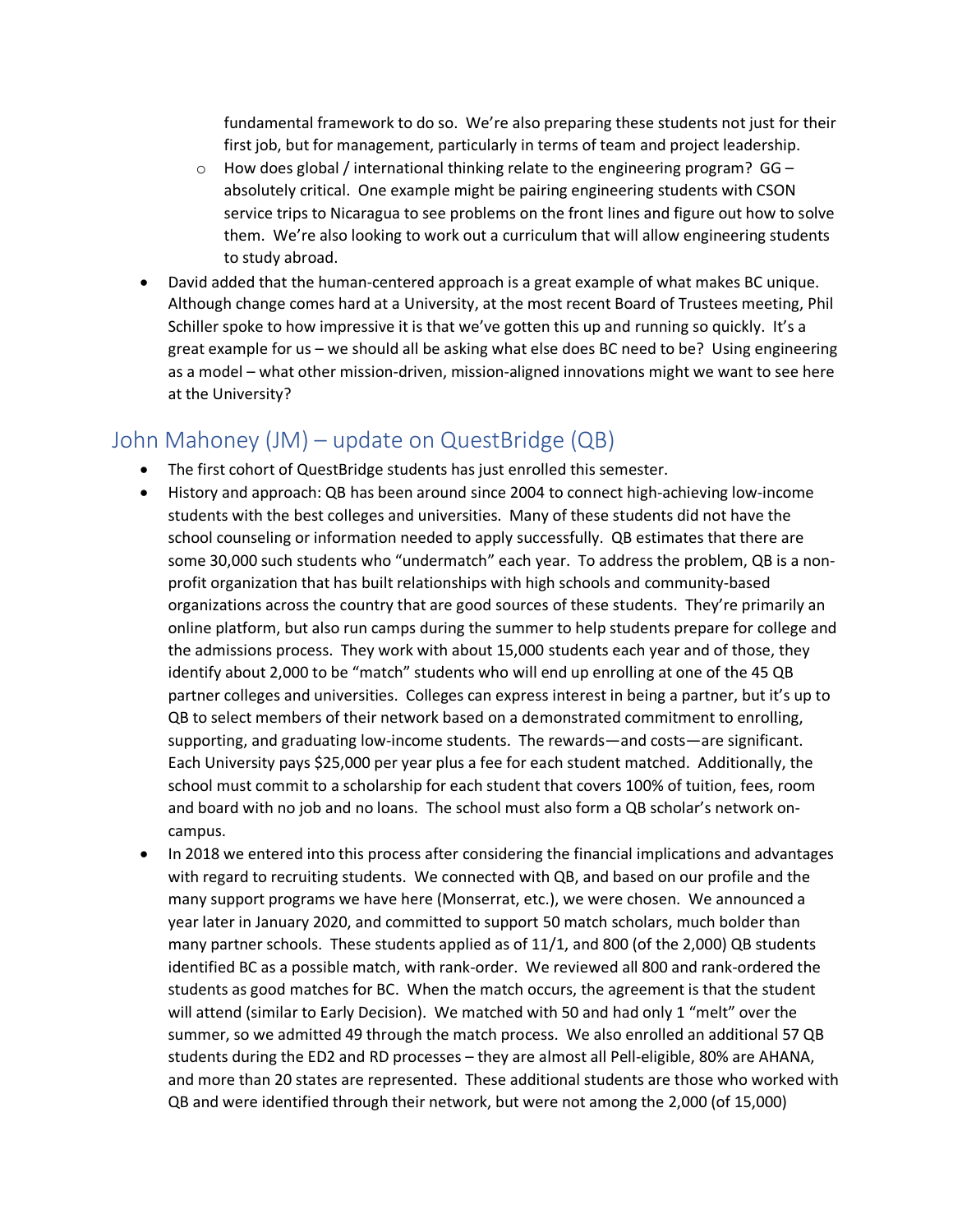chosen to be "match" scholars. They receive BC's regular financial aid package, which still meets full need but which includes a work-study job and a small federal loan.

- Questions from the Council:
	- $\circ$  Integration into classes and other aspects of BC life can be difficult for low-income students. What are the most important ways we're helping these students thrive? JM – QB students come to us with different backgrounds and experiences from students who've enrolled in other programs we've run – most of these students are coming in very well prepared. Some do participate in the BC First summer program, and we're also connecting them to the Monserrat Coalition and other support resources here to ensure they have the network they need. Many leaders around campus have come out to volunteer to help. The QB Scholars network is also going to be critical – as we build up a multi-year community, the students will be helping one another and ensuring they understand all the resources available to them.
	- o Why does QB only end up serving 2,000 of the 30,000 identified as potentially eligible? JM – these students are so spread out, it's very difficult for individual schools to get to the many high schools and community-based organizations that can identify these students. QB provides a better pathway, but there's still only so much they can do, and they're limited by the number of "matches" schools are willing to provide.
	- $\circ$  Does QB have any reporting or assessment requirements for these students? JM we certainly have some reporting requirements, but details are still being established. Part of the QB organization's responsibilities is student and alumni tracking.
- $\circ$  David added that QuestBridge is an important element of our overall institutional commitment to diversity. The number of Pell-eligible students has gone up by one percentage point in the last year, at least partially, due to our QB partnership.

#### Provost's Report

- Travel has returned. David recently traveled to meet alumni in Chicago, and John Mahoney was at the National Association for College Admission Counseling meeting in Seattle recently. There has been no change in BC policies since our last meeting, other than the increase in testing volume. The lack of a spike in positivity after Parent's Weekend has been a pleasant surprise.
- A Council member asked if we have evidence about the mental health impacts of masking? David mentioned that this is a growing body of literature, much of which is coming out of the K-12 setting. We'll continue to pay attention to what the data is saying.
- A recent article in BC Magazine mentioned the University Academic Senate, a body which existed some 50 years ago. It was comprised of students, faculty, and staff, and included some 70 members at its high point. This body ceased to exist by the mid-70's, and the University statutes created other bodies for shared governance in the late 1970's.
- It has been great to see the number of events occurring in a more pre-COVID normal delivery mode – the Lilly conference inviting over 150 scholars to meet in-person is a recent example. Limitations on travel persist, though most faculty travel is being approved by the Provost's office as requests come in.
- This weekend, the Class of 2020 graduation celebration will take place. Over 1,600 undergraduates are expected for the festivities, which will include some reunions, the NC State football game, a Baccalaureate Mass, and a University degree recognition ceremony. The